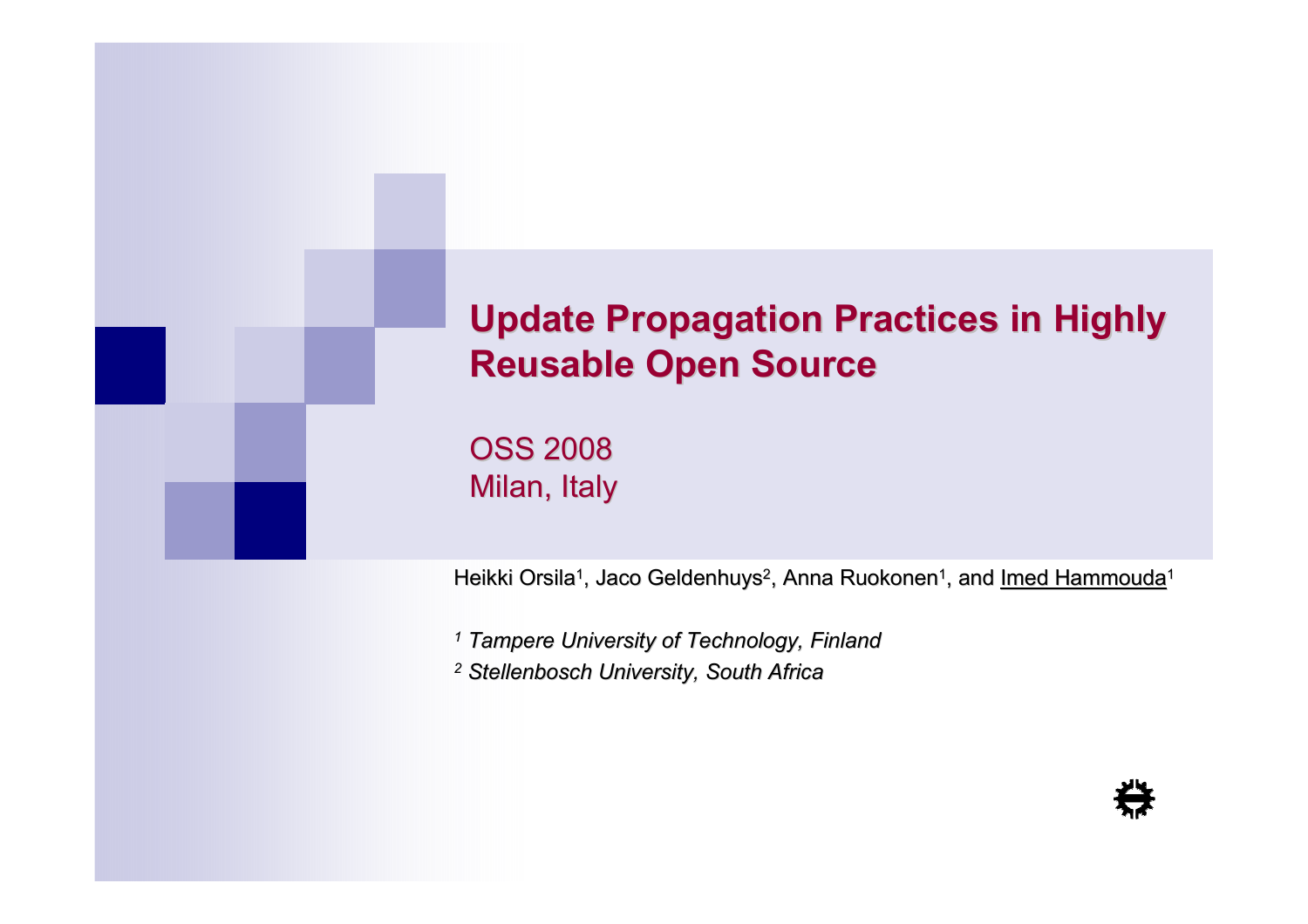### **Outline**

- п Introduction
- $\blacksquare$ Research methodology
- п The zlib case
- п The FFmpeg case
- $\blacksquare$ Guidelines for Managing Updates
- $\blacksquare$ **Conclusions**

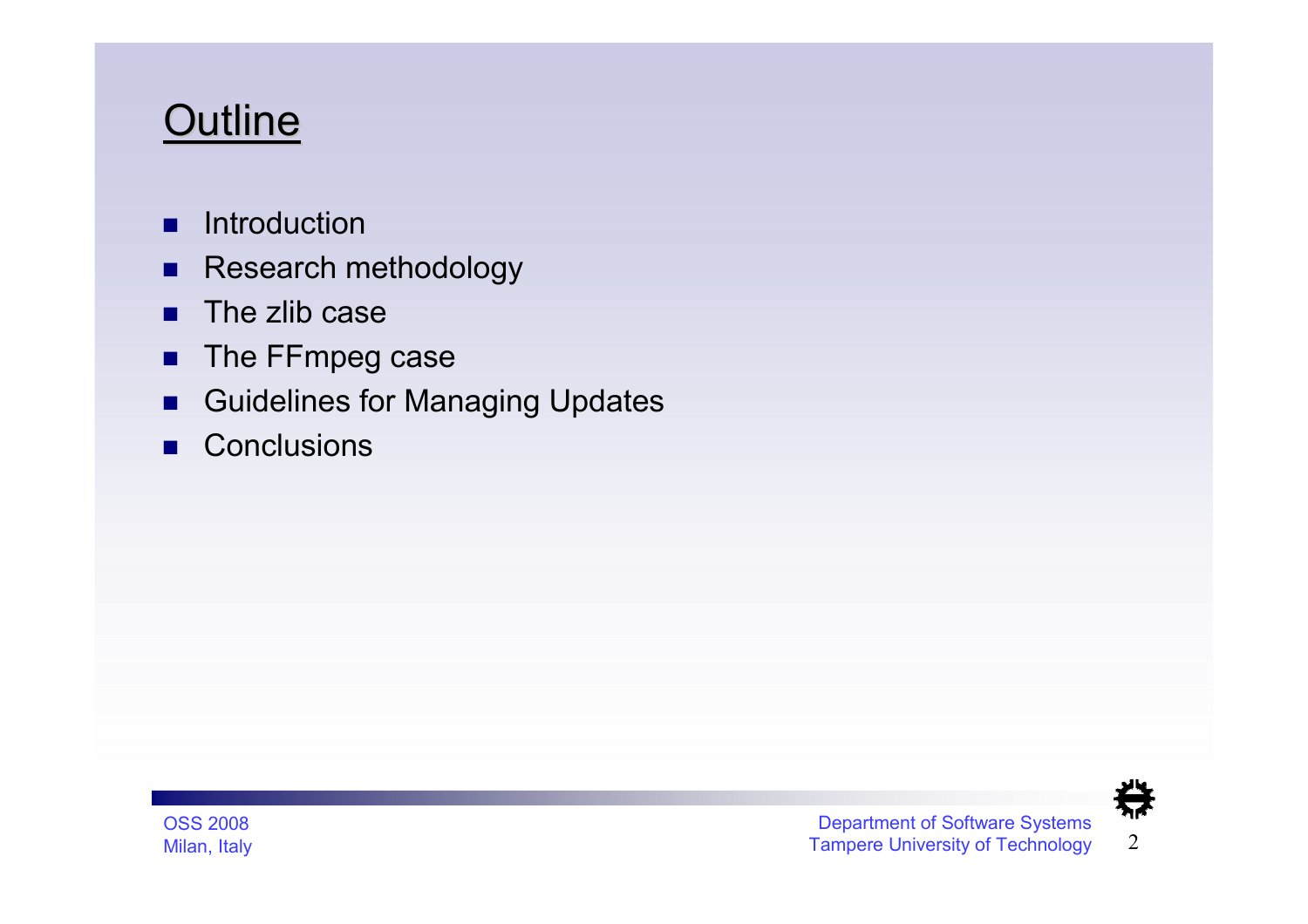### **Introduction**

- п More and more software developers and companies are basing their software products on open source components (i.e., libraries, platforms)
	- □ Shorter development cycles
	- □ Lower development costs
	- □ Access to source code
	- □ Improved product quality
	- -…
- $\mathcal{L}^{\mathcal{L}}$  Risks:
	- □ Quality attributes such as reliability, security, and safety are hidden properties → Fixing can never be guaranteed<br>Manu advessted bygathaase made about and
	- $\Box$  Many advocated hypotheses made about open source software are not always true.

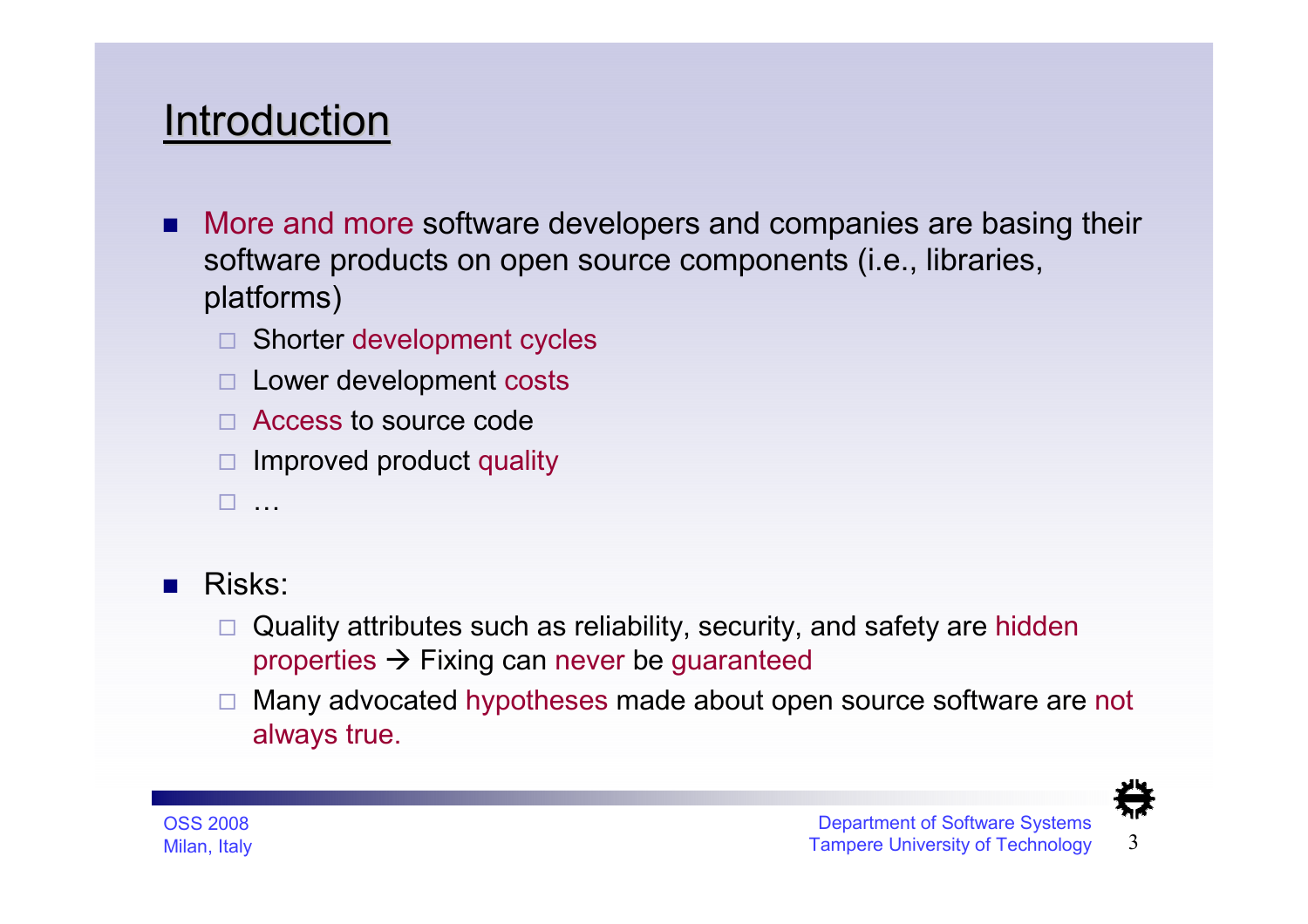#### **Introduction**

- . Possible solution: regularly update to newer versions of the used open source components, which leads to faster incorporation of community contributions such as bug fixes and new component features.
- Basic usage pattern: whenever a new version of a component is released, users of that component immediately switch to the new release.
- L. One might hypothesize that most practices will eventually deviate from this basic principle due to various influential factors.

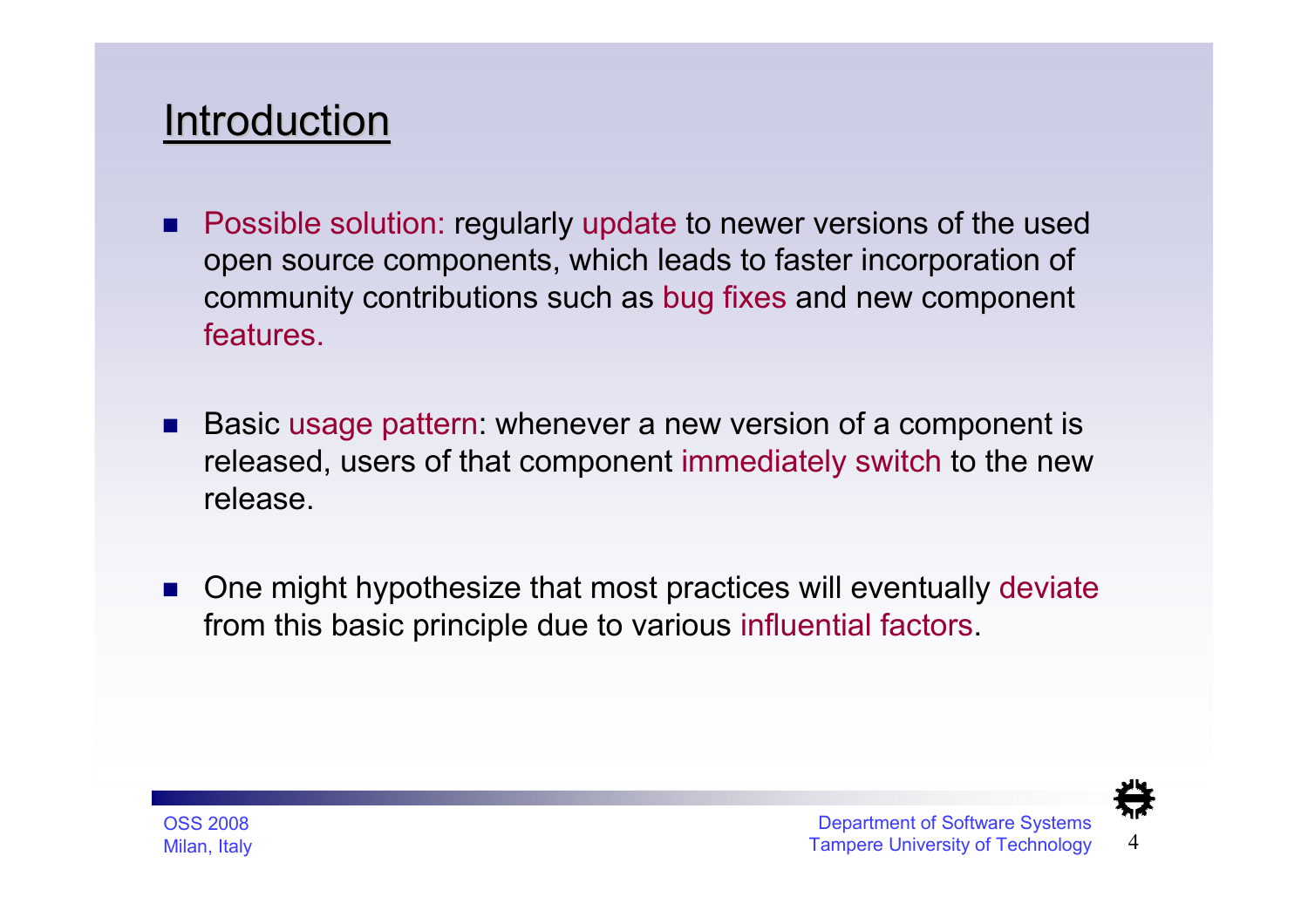### Reuse of Open Source components

- A. Always part of source: the component is incorporated during development time (e.g., the Linux kernel)
- B. Added when released: the component is incorporated during release time (e.g., xvidcap project)
- C. User must provide source: the component source code is incorporated by the user when the project is recompiled (e.g., eCostool chain)
- D. User must provide binary: the component binary is provided by the user when the project is linked (e.g., OpenSSH)

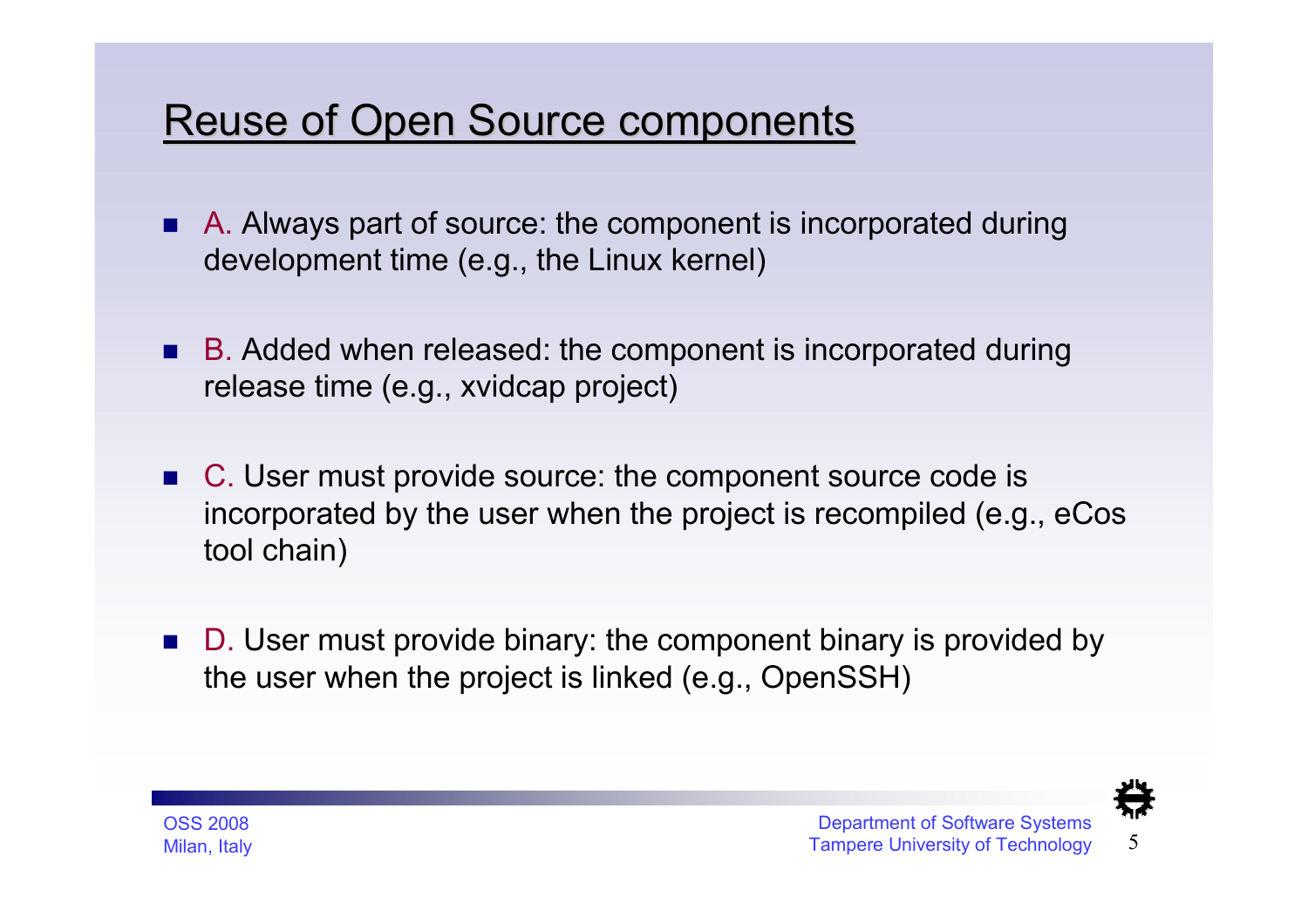### Research Methodology

- п Research Questions:
	- □ What reuse mechanisms are adopted most often when reusing open source components?
	- □ What kind of update propagation patterns are practiced?
	- □ How fast/often does the user community react to new releases?
	- □ What technical and non-technical criteria influence the community<br>
	Feanance2 response?
	- □ What best practices can be identified to promote better follow-up of updates and smoother update propagation?
- **Selecting suitable component candidates:**  $\mathcal{L}_{\rm{max}}$ 
	- □ zlib: a lossless compression library
	- □ FFmpeg: a collection of utilities for processing audio and video files and strooms streams
- Extracting relevant data: bug reports, revision history, source code
- Analyzing the data w.r.t the research questions
- L. Making recommendations

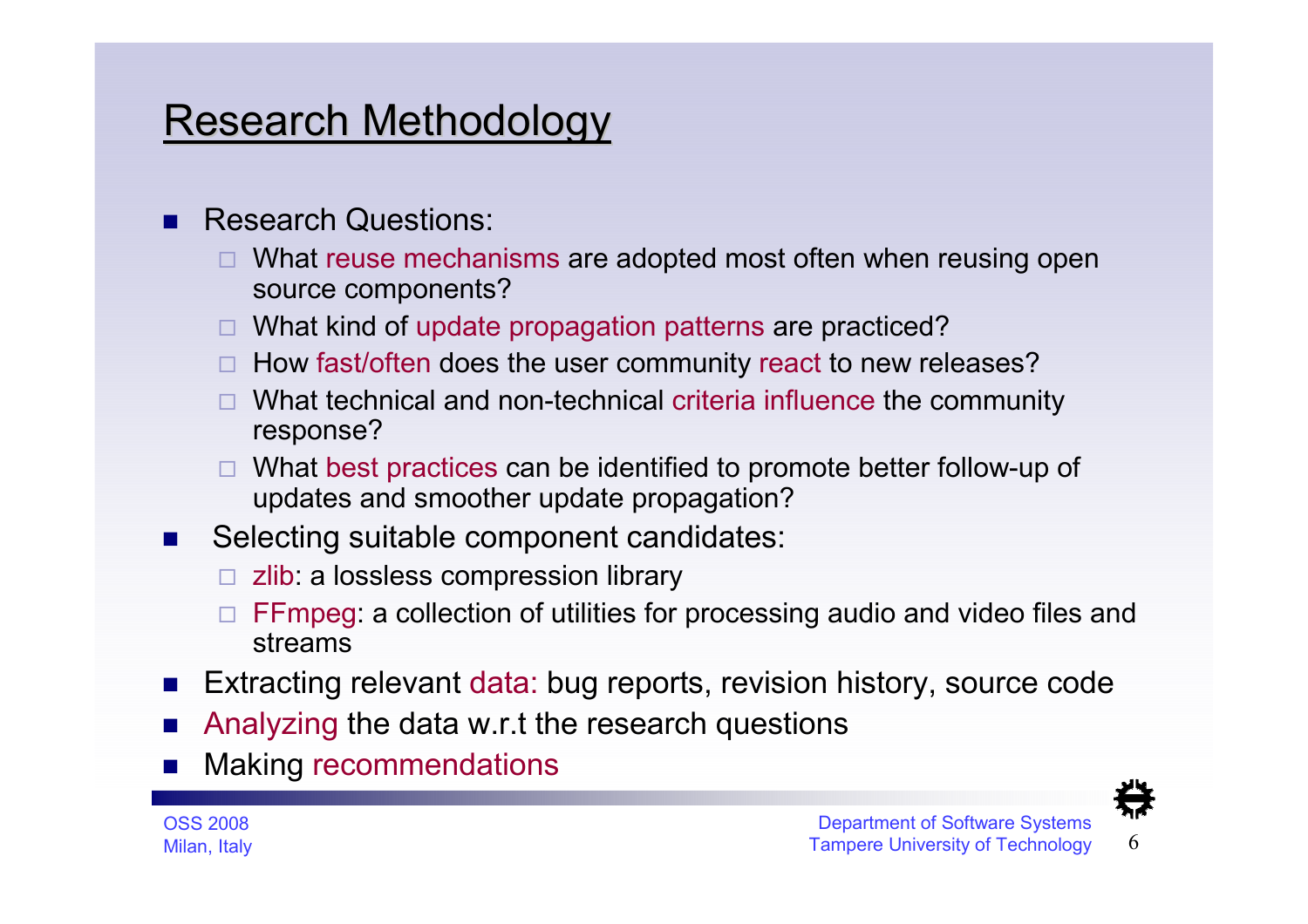- п Three security bugs:
	- □ A double free bug reported on 2002-03-11
	- □ A DoS/crash bug reported on 2004-08-25
	- □ A buffer overrun/DoS/crash bug reported on 2005-06-30
- $\mathcal{L}_{\mathcal{A}}$ 8 projects: AbiWord, BZFlag, CVS, Linux, ppp, Python, RPM, zlib
- $\mathcal{L}_{\mathcal{A}}$  Evolution: 11-04-1995 to 18-07-2005
	- $\Box$  2 core authors, 42 contributors
	- □ 628 documented changes
	- $\Box$  89% changes from the top 5 contributors

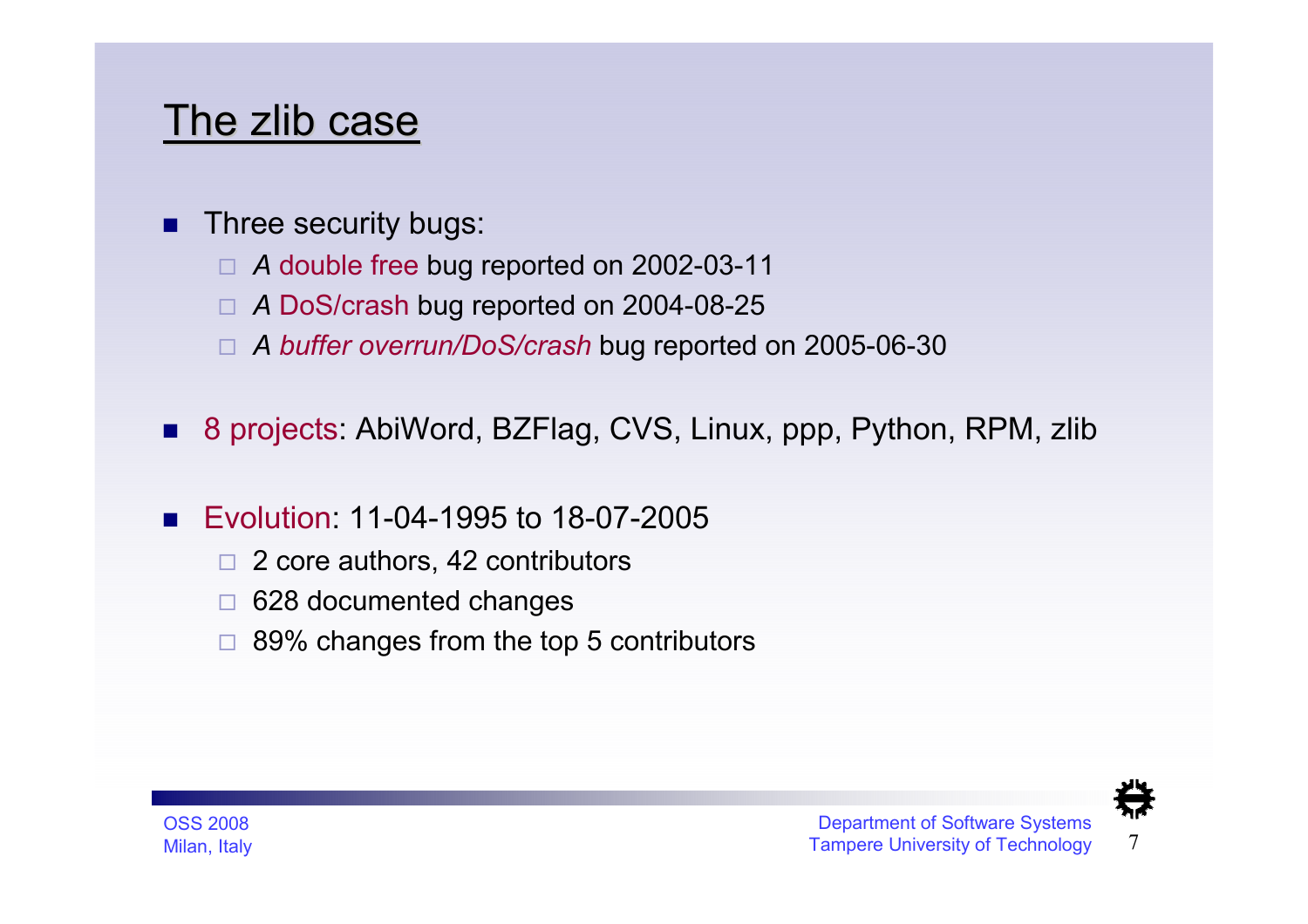- Bug status in the projects:
	- $\Box$  Does not apply: The bug doesn't have an effect on the project, because the vulnerable code never existed inside the project (e.g., Linux kernel)
	- □ Known: The time (in days) to fix a bug is known from version history (e.g., CVS)
	- □ Not fixed: The bug is still not fixed (e.g., AbiWord for Windows)
	- □ Unknown: Status of the fix is unknown due to unavailability of version history (e.g., Python)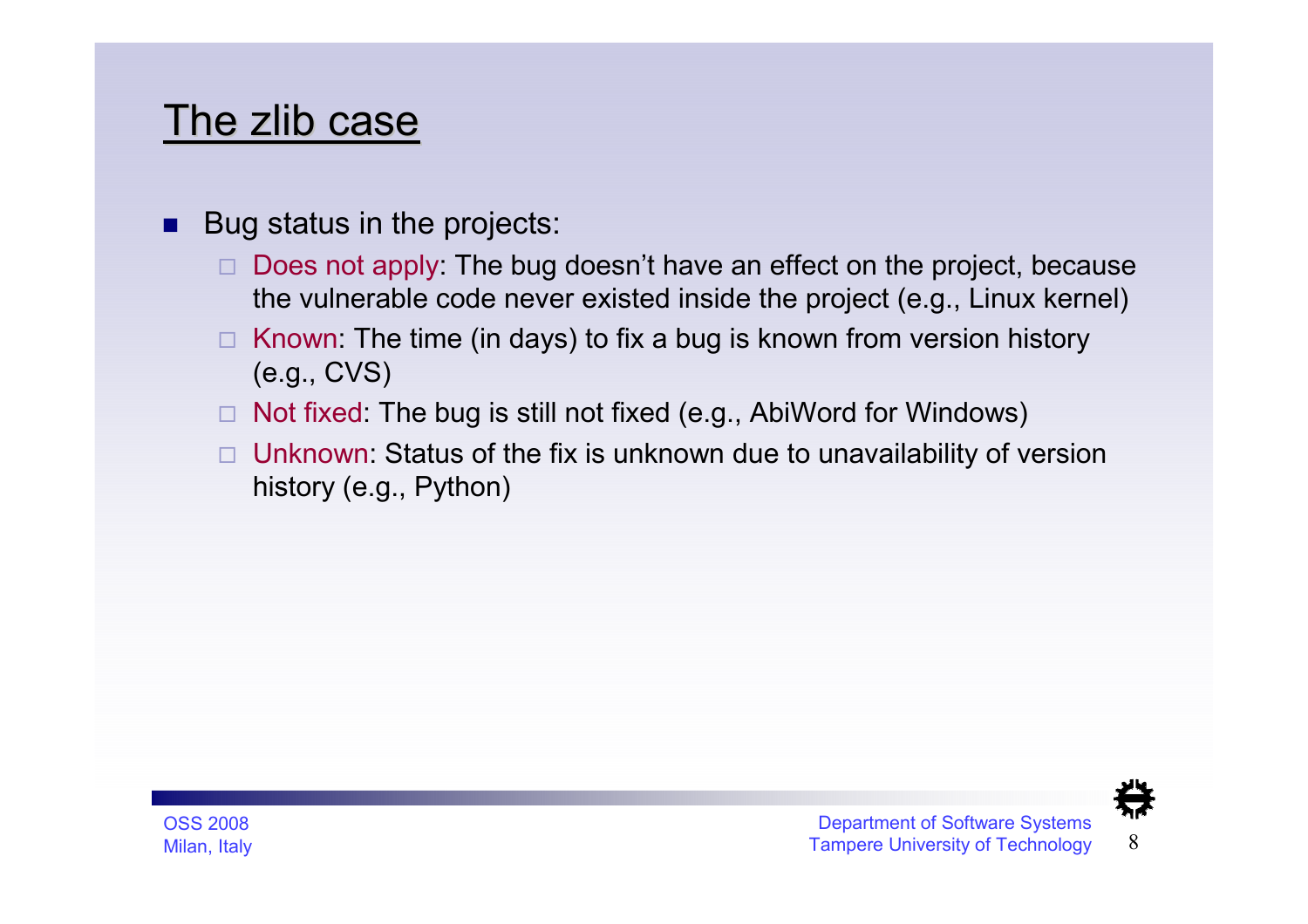| Project    | Bug 1          | Bug2           | Bug <sub>3</sub> |
|------------|----------------|----------------|------------------|
| AbiWord    |                | Not fixed      | Not fixed        |
| BZFlag     | Does not apply | Does not apply | 583              |
| CVS        |                | 63             | 87               |
| Linux      | 8              | Does not apply | Does not apply   |
| ppp        | 21             | Does not apply | Does not apply   |
| Python     | Unknown        | Unknown        | 90               |
| <b>RPM</b> | 432            | 25             | 16               |
| zlib       | 0              | 15             | 11               |
| Min        | 0              | 15             | 11               |
| Mean       | 77             | 34             | 157              |
| Median     | 5              | 25             | 87               |
| Max        | 432            | 63             | 583              |

#### Number of days to fix 3 different zlib bugs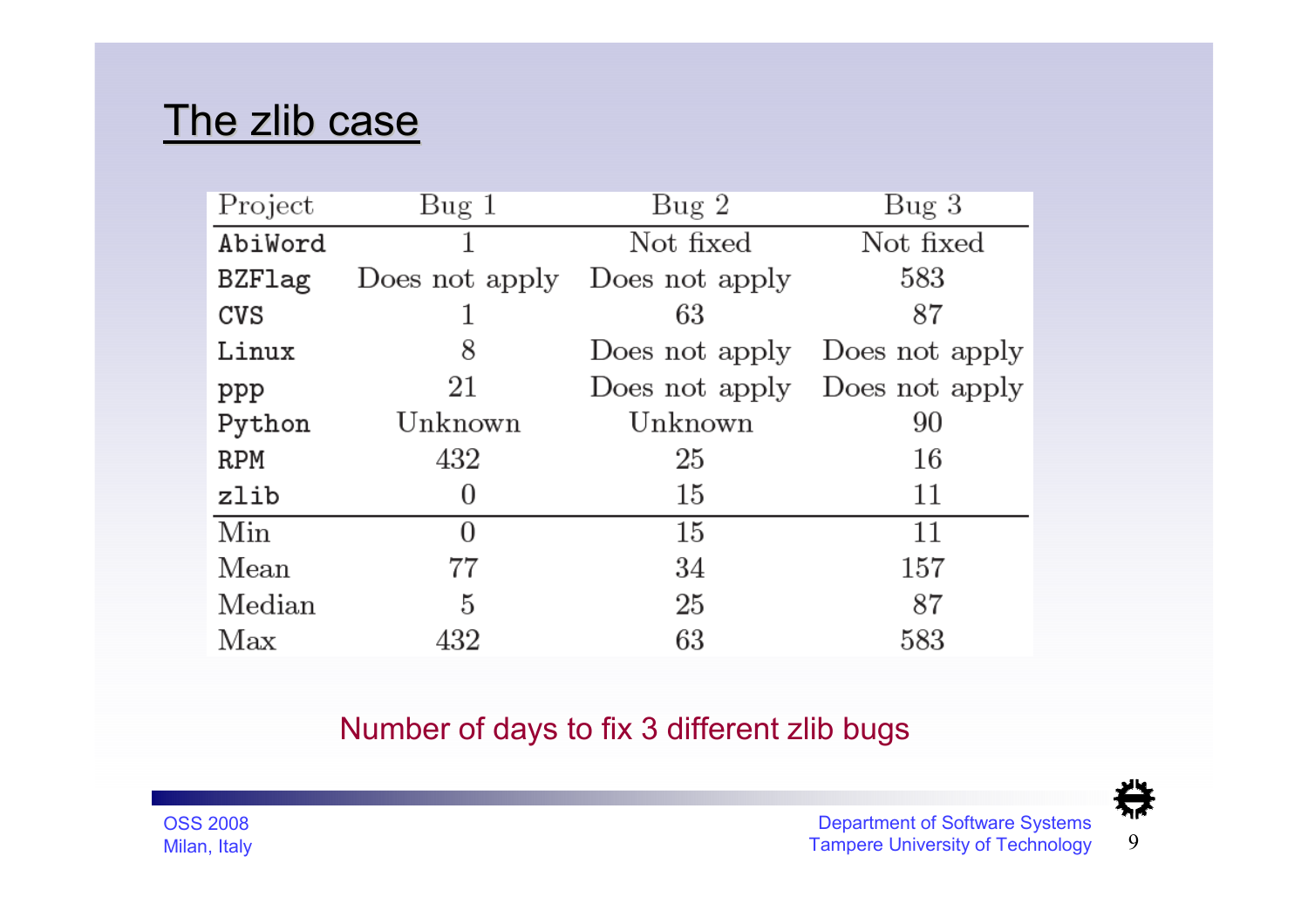- п Only <sup>1</sup> system for explicit checking for updates
- п Possible reasons for this lapse:
	- $\Box$ Weak virtual organization
	- $\Box$  Lack of explicit task lists
	- □ Lack of command hierarchy
	- $\Box$ Lack of resources for testing new versions of zlib

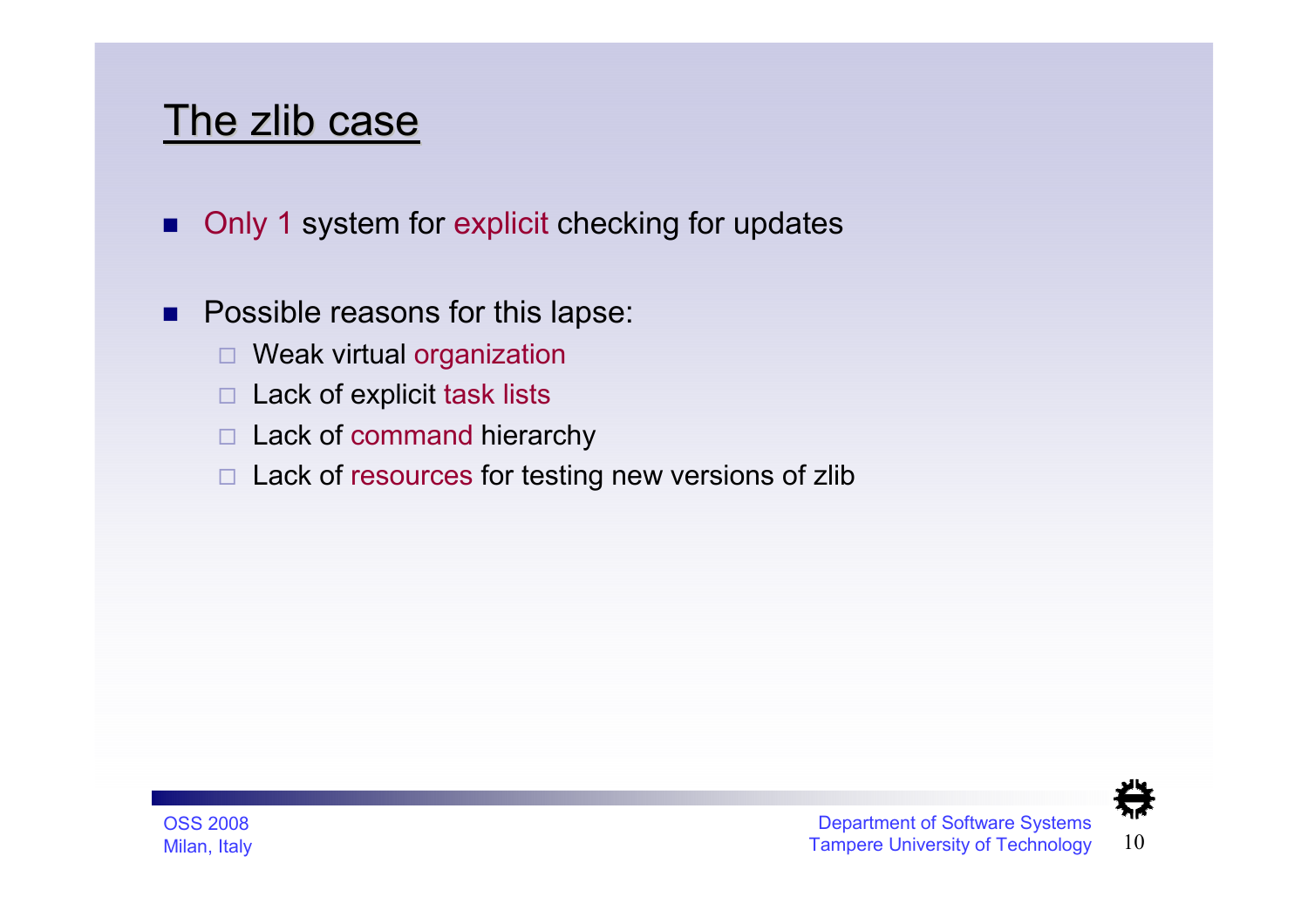| Project       | Reuse categories |
|---------------|------------------|
| AbiWord       | A, D             |
| <b>BZFlag</b> | A, D             |
| CVS           | A, D             |
| Linux         | А                |
| ppp           | A                |
| Python        | A                |
| <b>RPM</b>    | A, D             |
| zlib          |                  |

#### Projects and their reuse categories

综 Department of Software Systems <sup>11</sup> Tampere University of Technology

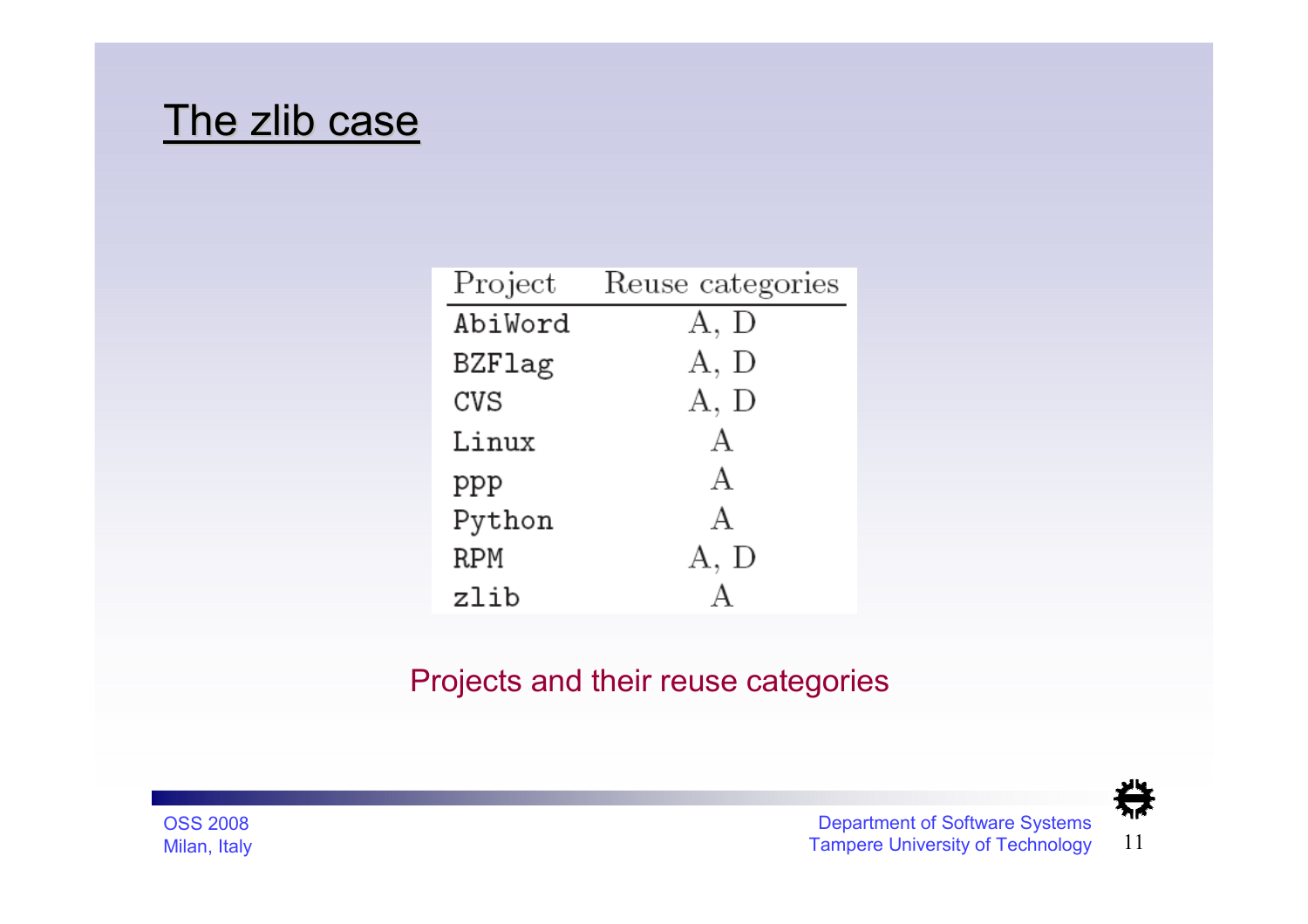## <u>The FFmpeg case</u>

- п A core library called libavcodec
- F. A library interface specification in the header file avcodec.h
- п 6 projects: avidemux, avifile, ffdshow, gstreamer, mythtv, xbmc
- Evolution: 07-2001 to 06-2007:

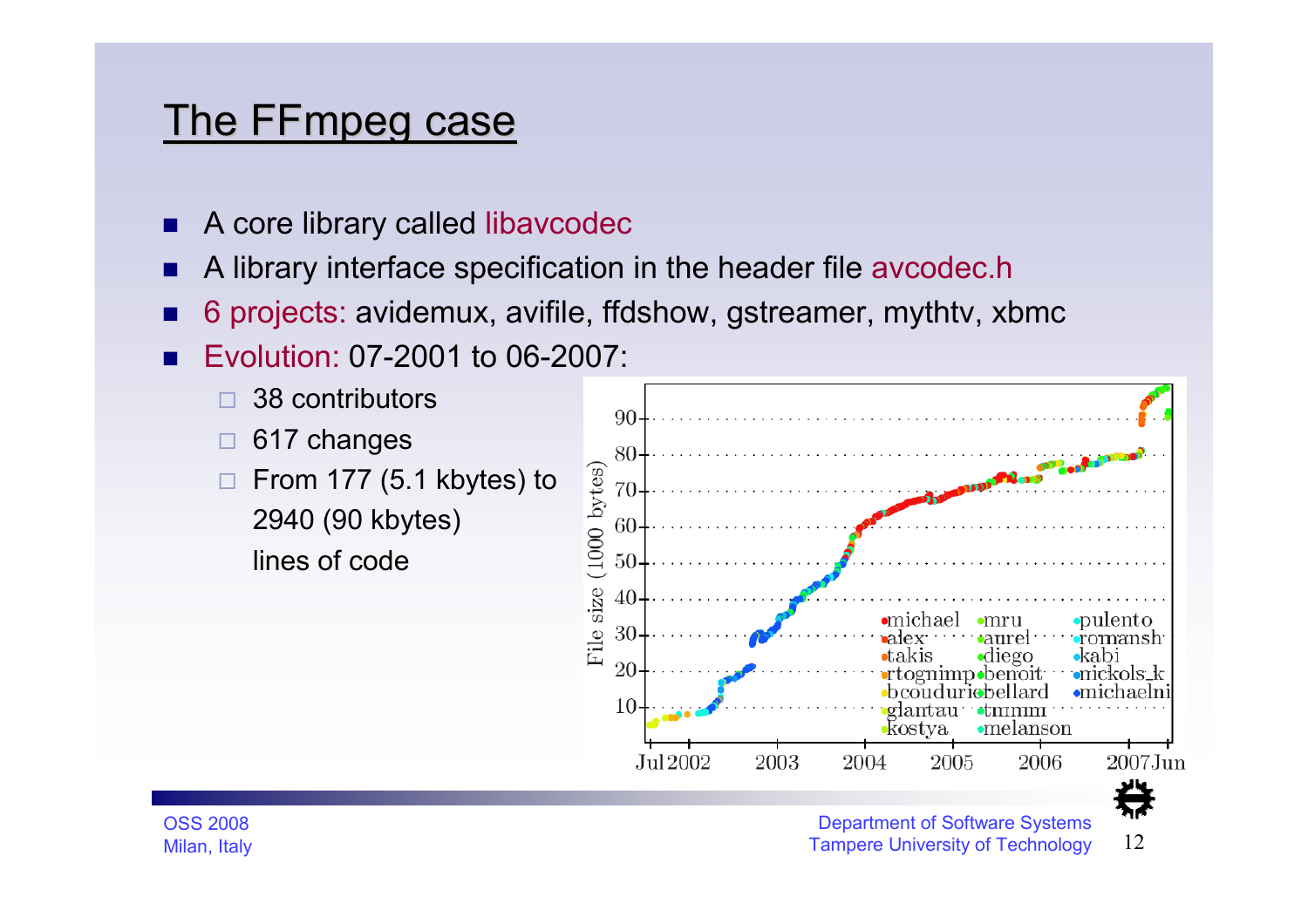## <u>The FFmpeg case</u>



The 10 most recent updates (from 2006-10-09 to2007-05-10) of avcodec.h in avifile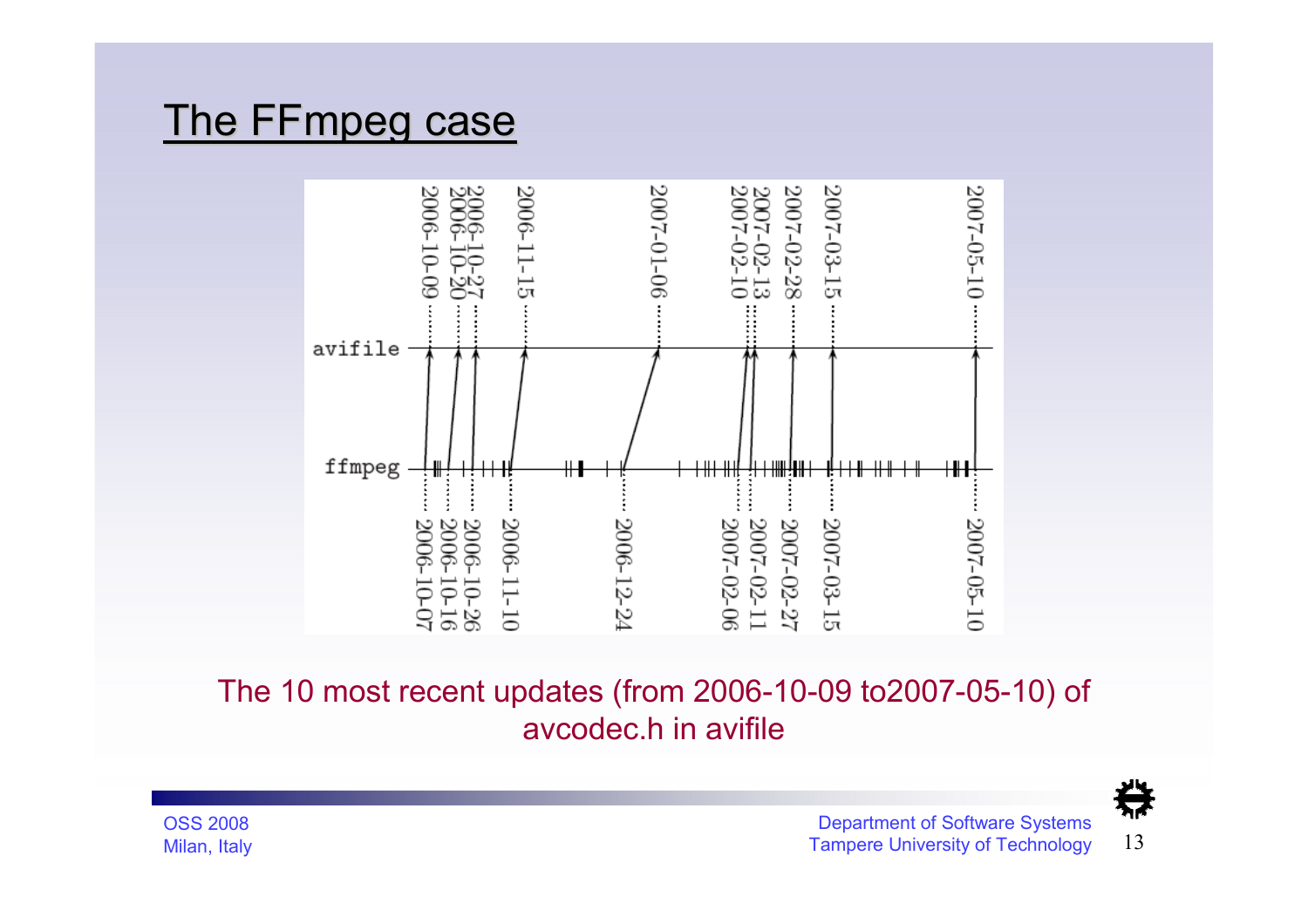## <u>The FFmpeg case</u>

- п Shared interests, features and developers
- п Update propagation entails significant effort
- п Most projects fall into reuse category A, few go for option B

|         |                            | Nr. of Delay (days) |                         |            |      |
|---------|----------------------------|---------------------|-------------------------|------------|------|
| Project | Period                     | updates Min Max Ave |                         |            |      |
|         | $avidemux$ 2004-01-2007-01 |                     | 10 1.8                  | 26.8 5.7   |      |
|         | avifile 2002-05-2007-05    | 163                 | $\langle$ hour 14.6 2.1 |            |      |
|         | gstreamer 2004-03-2006-09  | 9                   | 1.1                     | 18.0       | -5.2 |
|         | mythtv 2002-08-2007-06     | 82.                 | $\langle$ hour 60.6 3.7 |            |      |
| $x$ bmc | 2004-04-2007-04            |                     | 2.9                     | 118.7 29.8 |      |

#### Summary of update data for FFmpeg

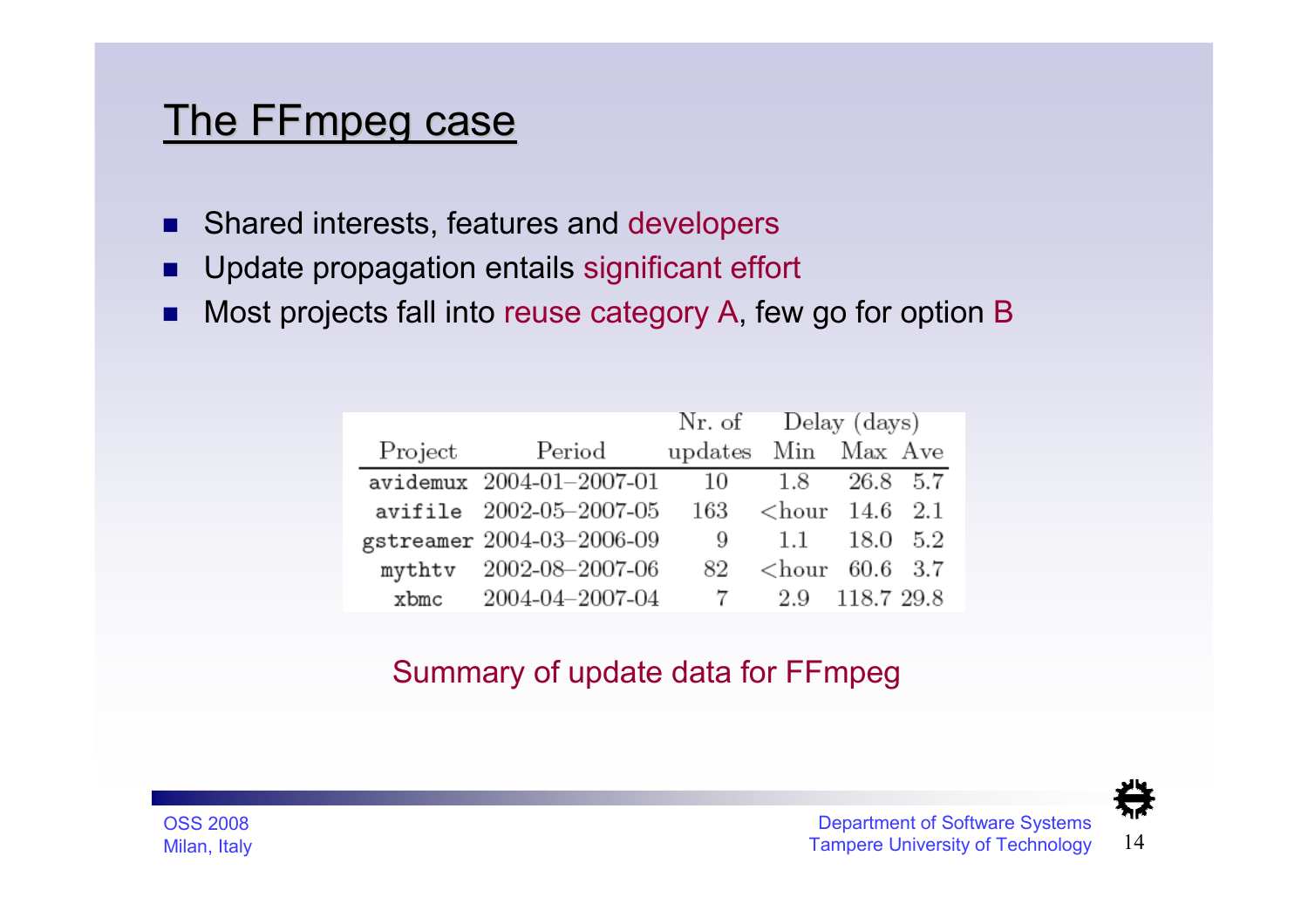### Guidelines for Managing Updates

- п Avoid source and binary code duplication!
- F. Document important changes in version control history!
- Tag important changes in version control history!
- For components: maintain a global notification system for changes!
- T. For projects: facilitate follow-up of component updates!
- $\blacksquare$ Write a procedure for the update process!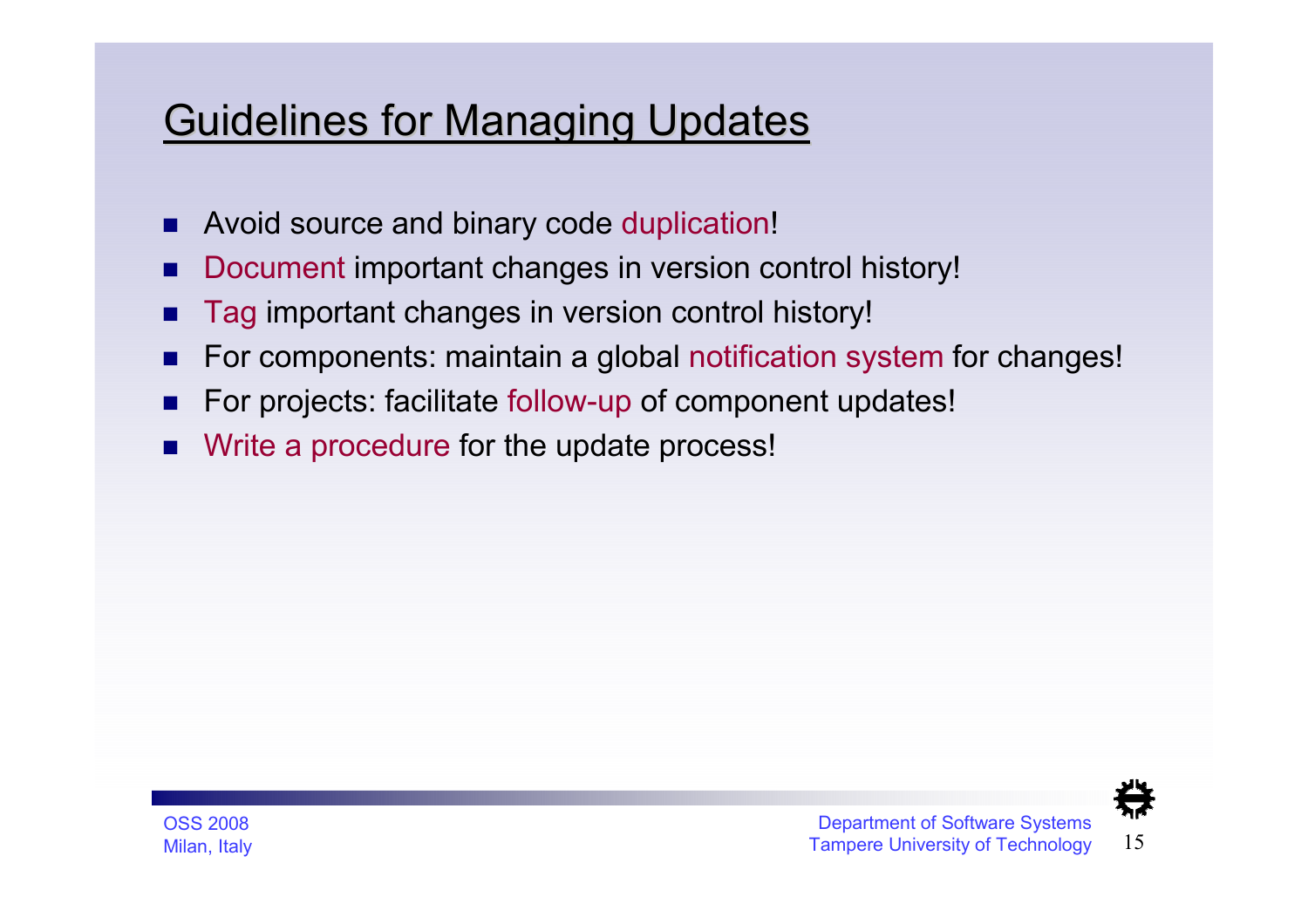### **Conclusions**

- We have analyzed update propagation practices in zlib and FFmpeg.
- п Scripts/results/experiences are found online.
- We have found that update propagation delay varies significantly among projects.
- We cannot claim that the results are generalizable.
- $\mathcal{L}$ For further investigation, more case studies should be considered.
- $\blacksquare$  In order to validate the relevance of the proposed guidelines, a questionnaire to the open source community could be planned and carried out.